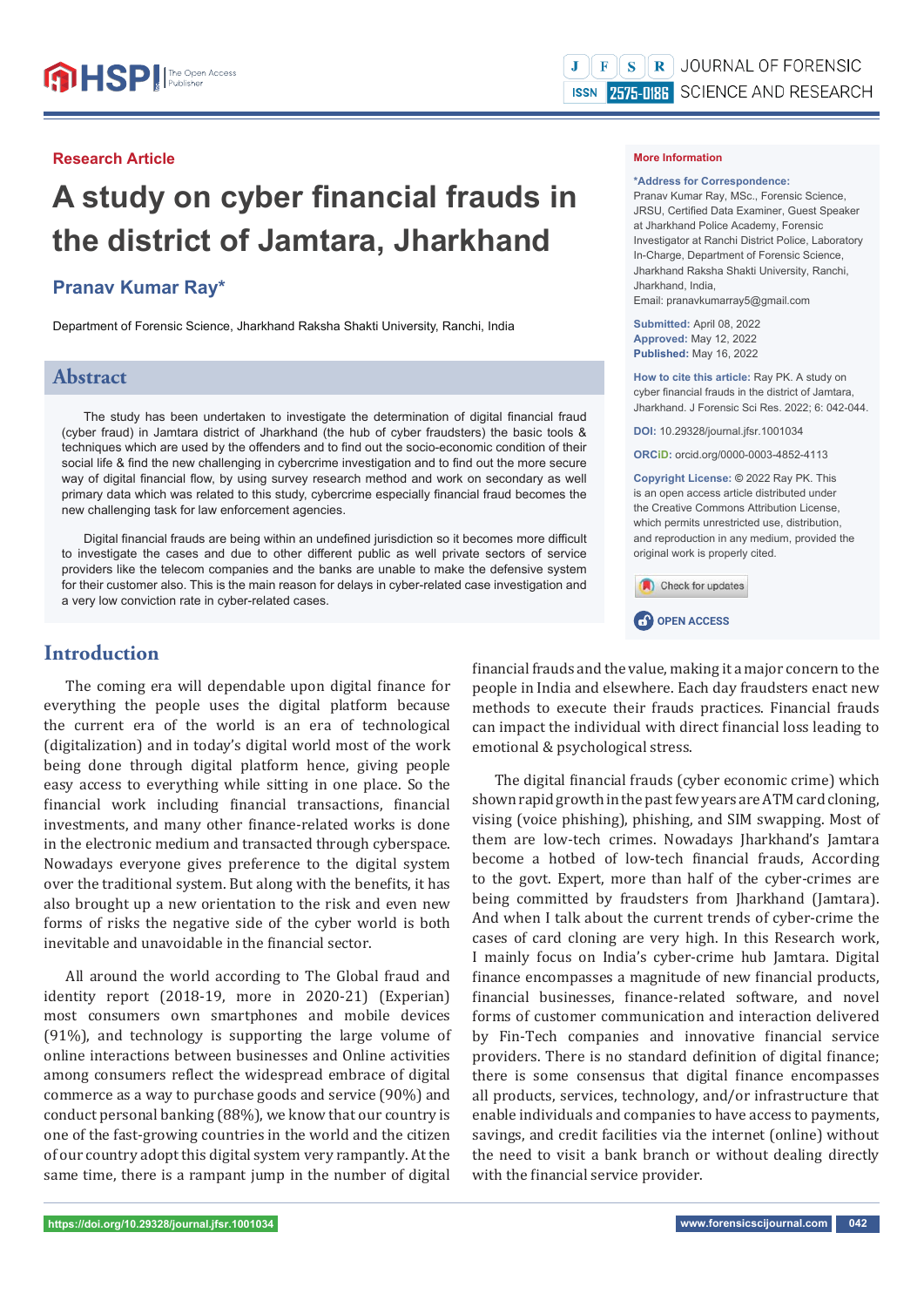

The recent improvement in the accessibility and affordability of digital financial services around the world can help millions of poor customers move from cash-based transactions to formal digital financial transactions on secured digital platforms (CGAP). Digital finance promises to boost the gross domestic product (GDP) of digitalized economies by providing convenient access to a diverse range of financial products and services (and credit facilities) for individuals as well as small, medium, and large businesses, which can boost aggregate expenditure thereby improving GDP levels. Digital finance can also lead to greater economic stability and increased financial intermediation, both for customers and the economy. Digital finance also benefits governments by providing a platform to facilitate an increase in aggregate expenditure which subsequently generates higher tax revenue arising from the increase in the volume of financial transactions. Digital finance has benefited financial and monetary system regulators because full-scale digital finance adoption can significantly reduce the circulation of bad (or fake) money, etc.

## **Online transaction**

People have started opting for social media and mobile apps for most banking transactions. There are three different ways like RTGS, NEFT, and IMPS through which we can transfer funds from one bank account to another.

**NEFT:** It is an electronic fund transfer system that operates on a DNS (Deferred Net Settlement) basis which settles transactions in batches. You can use the NEFT service through the bank branch through cheques, or DD or you can make the transfer using the net banking facility in your bank account. There is no minimum limit on the amount that can be transferred.

**RTGC:** In RTGS the transactions are settled individually and not in batches. The transaction is processed immediately after it is executed throughout the RTGS business hours. The RTGS window is open during official hours. The minimum limit will be varied.

**IMPS:** It is an instant payment service available for money transfer to bank accounts in India. It is ideal for transactions with a small amount. The main feature of the IMPS service is that it is available 24\*7 and on bank holidays throughout the year, which makes it particularly helpful during emergencies. IMPS is used for transfer using the mobile phone number through apps or mobile banking. You can also use IMPS in your net banking services for transfers using account number details. The process is the same as NEFT.

**Credit or debit card frauds:** Credit card fraud is committed by making use of the credit/debit cards of others for obtaining goods or services. The threats emerge due to stealing information like credit card numbers, PINs, passwords, etc. Theft of cards and cloning of cards are also

employed to commit such frauds. Hackers use complex techniques like Phishing, Skimming, etc. to gain credit card information from innocent users.

### **Research methodology**

**Research design:** For this research uses an exploratory research study because the study aims to discover or find new ideas and insight on this particular topic.

**Sample design:** The sample for this study was collected by simple random sampling methodology.

Sample size: The Police officers from various police stations of jamtara district of Jharkhand was selected and via proper permission by a senior officer they were interviewed for the purpose that understanding the actual need of investigators & the needy area of investigation in the manner of money flow by the very famous Jamtara district's cyber offenders.

**Source of data:** Primary data will be collected by observation method and interview schedule for Police officers of district Jamtara (Jharkhand) and secondary data was collected from various newspapers, e-sources, and the govt. Sites like-NCRB, RBI, ASER, MHRD & various research papers were created as references for our study.

**The research tool used:** This study, used two types of tools first, the interview schedule was used for police officials & another one was some case study with personal observation.

# **Discussion and findings of the study**

Digital financial frauds are being within an undefined jurisdiction so it becomes more difficult to investigate the cases and due to other different public as well private sectors of service providers like the telecom companies and the banks are unable to make the defensive system for their customer also.

The advancement of technology has made people much more dependent on the internet and gadgets for all their needs. The Internet has given people easy access to everyone to everything while sitting in one place. The speed of digitalization in our country is so fast and the government of India also promotes digitalization with the digital India scheme and e-governance scheme, with digitalization the threat related to digitalization evolved (Figure 1).



**Figure 1:** An Image of a cybercafe in a village in Jamtara District of Jharkhand.